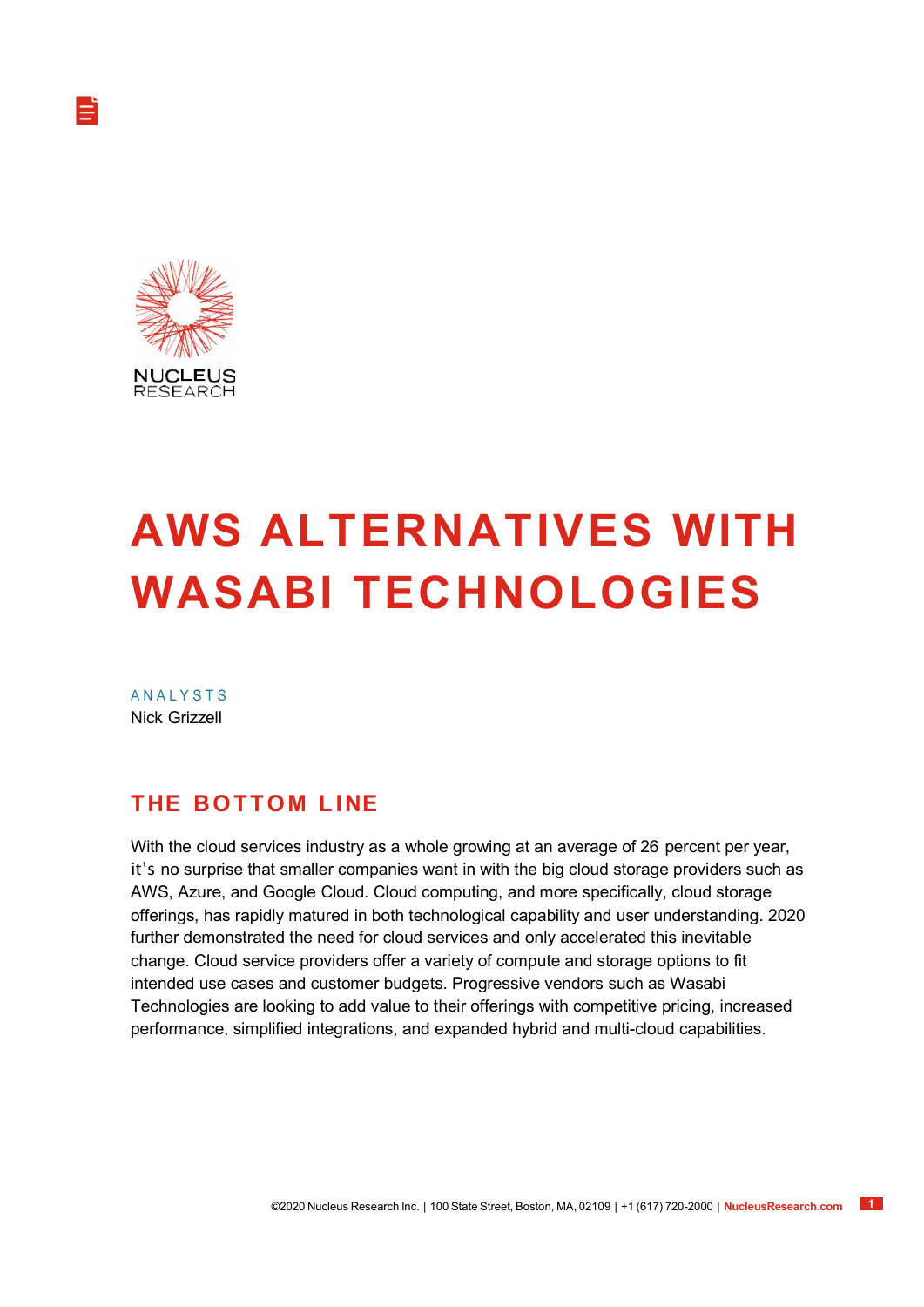#### **THE SITUATION**

Before cloud computing technology was widespread, internal IT and development teams were primarily responsible for building, maintaining, and securing applications and the underlying infrastructure they ran on. On-premises infrastructure cannot scale on demand leading to latency issues, downtime, and lost business. While in-house IT and on-premise solutions gave companies complete control of their systems, it often created a bottleneck that limited agility for future innovation and produced tech debt from legacy technology investments. Additionally, development teams tend to operate reactively, constantly looking to clear old tickets and fix reported bugs. For example, taking down an application to patch it could result in the application being unavailable. By doing so, a failure within the patch could lead to more downtime, or developers could risk being able to bring an application back online. For a load test, developers would need to create and configure a mirrored solution in a second environment with time, cost, and standardization issues. Amidst the COVID-19 pandemic, these seemingly minor issues within an IT infrastructure compounded as organizations scrambled to make the transition to cloud services to support new workplace environments.

2020 continues to show a significant change in workplace culture centered around working from home on software-based solutions. As these business processes begin to move towards software-based solutions, many companies will soon adopt extensive cloud

infrastructures. As application ecosystems become increasingly complex, the underlying infrastructure used to support the technology, share and store data between them, and ensure reliable performance has become a critical differentiator. Further, as workers were sent out of offices and into their homes, the strain on corporate technologies only increased as all business operations moved online, and companies sought to limit disruption. With

Existing customers with Wasabi are storing 72 percent more data one year after adopting the cloud storage solution.

Amazon as one of the most prominent players, customers are afraid of getting locked into Amazon prices if AWS were to continue steady growth. When a company like AWS controls over 30 percent of the market share, that behemoth status allows it to de-emphasize aspects like competitive pricing and dollar-per-dollar performance.

**I**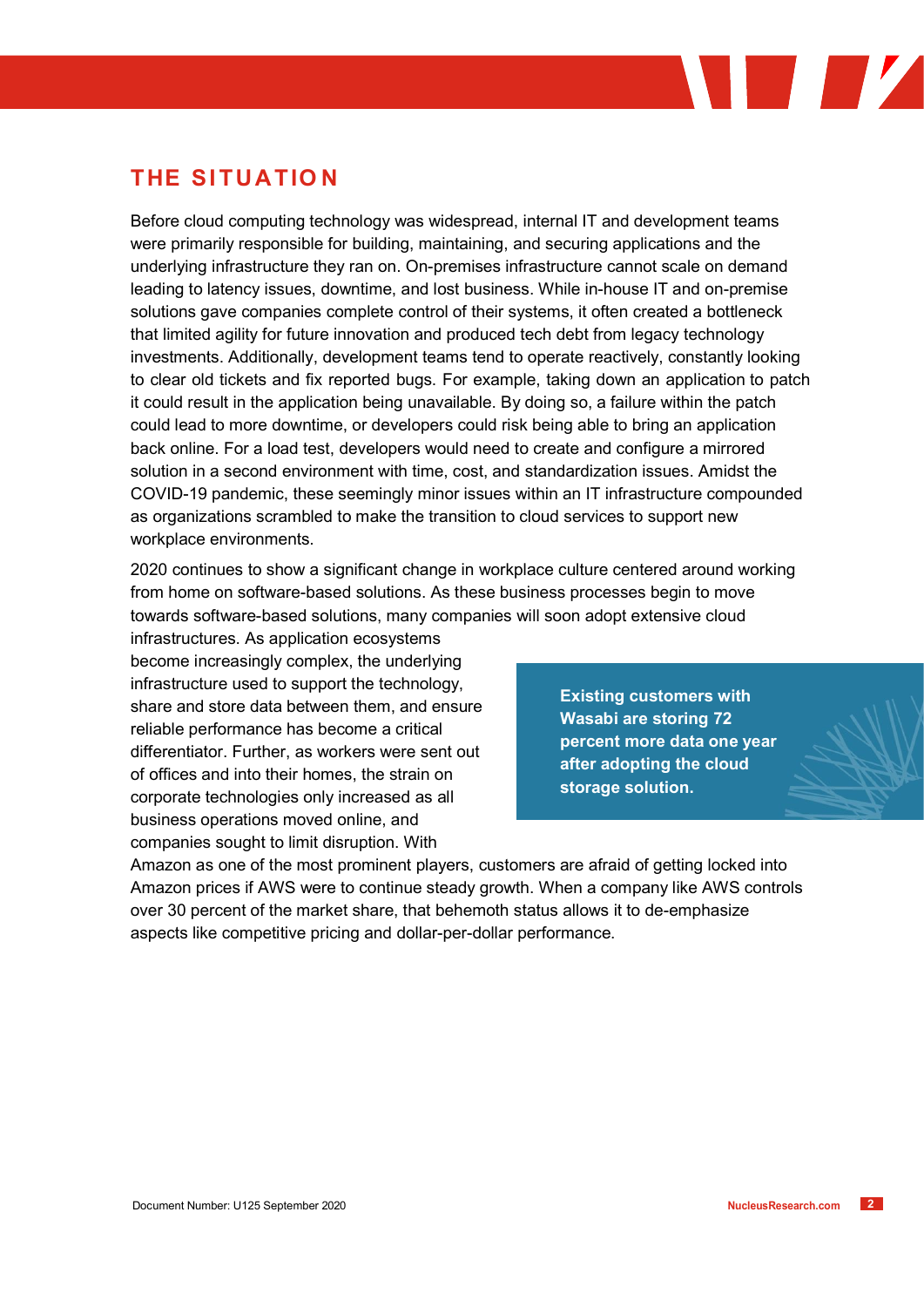#### THE COMPANY

To combat the growth of the leading cloud service providers, startups are aiming to attack pricing and performance models to show customers how much power they can get for their buck. For example, Wasabi Technologies, a Boston-based cloud storage provider, offers its solution priced at 80 percent less than AWS S3 with no egress charges or API request charges. Wasabi Technologies was founded in 2017 and, as of 2019, was showing continuous growth of 20 percent per month. Wasabi's system architecture enables a faster performance relative to Amazon S3 and with Wasabi development teams focused on storage innovations, the performance advantage also translates to significantly faster timeto-first-byte speeds.

As mentioned earlier, some companies shy away from big cloud providers such as AWS and Azure as they feel locked into the services.

Some features and functionalities may be within another service that is unneeded by the organization and subsequently increase the overall cost of using that cloud provider. For example, if a customer deploys AWS, that customer must also use its storage and content delivery network. As a storage-as-a-service provider, Wasabi aims to enable customers to pick and choose the best of breed services and integrate across providers to not only save

[Wasabi] provides a cloud offering priced at 80 percent less than AWS S3, along with no egress charges or API request charges.

 $\blacksquare$ 

customers money but avoid additional switching costs associated with vendor lock-in.

Wasabi is currently in the early stages and continues to create successful equity investment campaigns to support the rapid growth within the company. As recently as June 2020, the company was raising around \$30 million in a new funding round. This funding is targeted at aggressively expanding the company to broaden and accelerate product development and further reduce costs as the scale of the operation grows. Wasabi also benefits from a landand-expand strategy where customers that adopt the solution immediately realize the benefits and continue to deploy Wasabi throughout the organization. Existing customers with Wasabi are storing 72 percent more data one year after adopting the cloud storage solution. Wasabi continues to demonstrate that it can handle the growth with ease as each time its data centers reach 70 percent capacity, Wasabi will build another. Additionally, Wasabi is expanding data centers on the East Coast, West Coast, and Europe with further demand for data centers in areas such as India and Japan.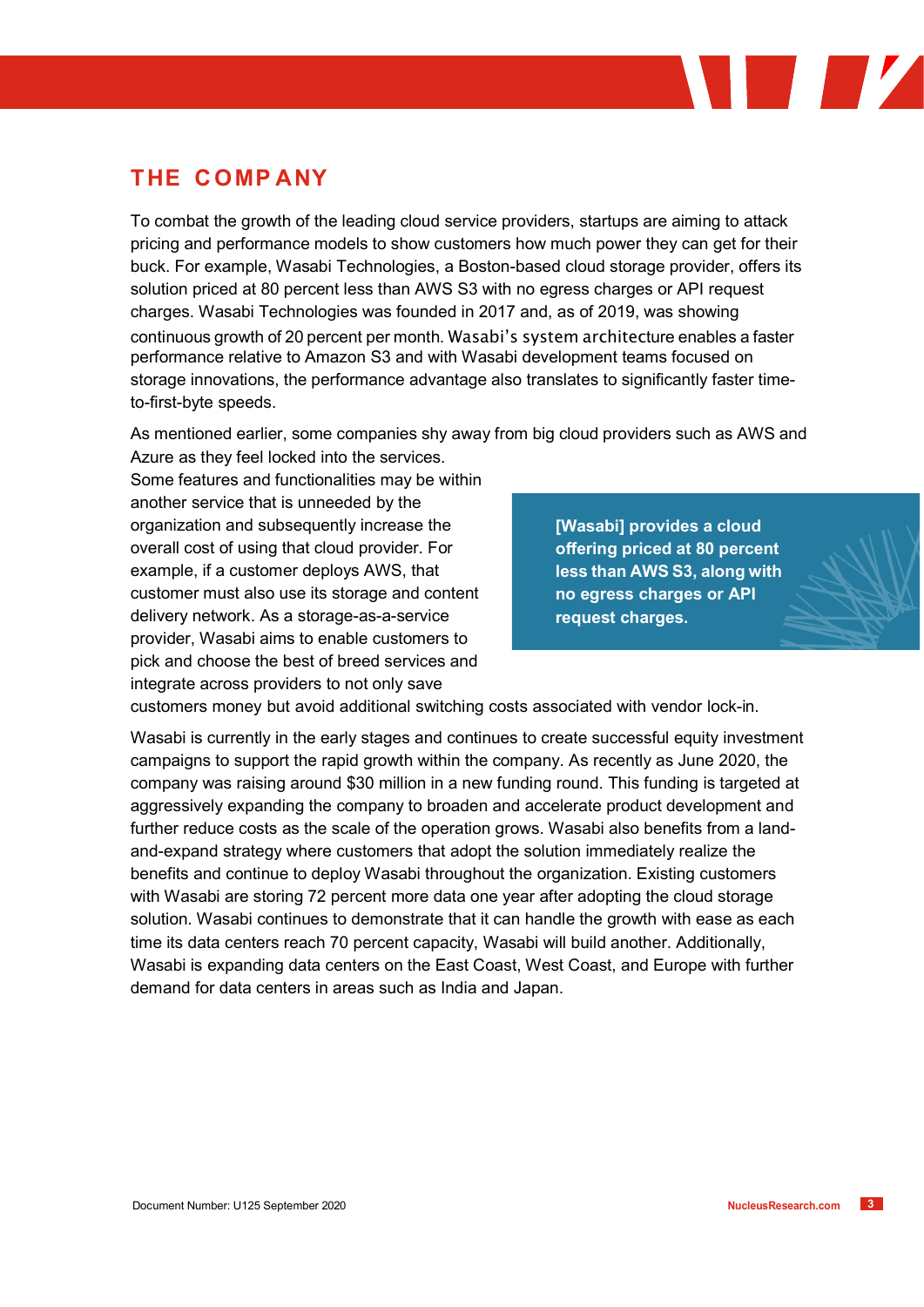### LOOKING AHEAD

With AWS being the standard for cloud storage customers and its revenues continuing to increase, there has been no reason for Amazon to invest in matching the price-to-

performance ratio of Wasabi solutions. There likely will not be a shift in Amazon's strategy for in the near-term; however, once large enterprise-level organizations begin to see more cost-effective options like Wasabi as viable, it could pose an issue for the largest, most expensive providers like AWS. The COVID-19 pandemic showed massive companies like Twitter, Google, and Salesforce that working from home could prove to be a cost-effective alternative without slashing productivity. Companies like Wasabi will show enterprises that there are cost-effective alternatives to the larger cloud service providers, and these solutions can be implemented without compromising performance or overall capabilities. In the 2020 IaaS Technology Value Matrix, the key trends and areas of investments for IaaS vendors included hybrid and multi-cloud integration, cloud data acquisition, AI, data science as-aservice, and advanced networking for edge analytics. (Nucleus Research u85 – 2020 IaaS Technology Value Matrix – June 2020). Wasabi addresses the critical areas with comprehensive support for on-premises to cloud, hybrid storage, multi-cloud, edge computing, data lake, and tape to cloud. Additionally, Wasabi deploys tools for IoT data, AI/ML processes, and data analytics, which bundled together, reducing the overall price and improving the transparency for customers. We see leading solutions like AWS and Azure use tiered storage services with AWS having up to six different tiers of service to manage active data and inactive archive processes. Customers can get lost in the varying performance characteristics, price points, and SLAs with multi-tiered cloud storage services. With Wasabi, all functionalities are included in a single tier of the platform, making it ready to handle any enterprise's data needs.

Again, there is no existential threat to AWS at this point. However, Wasabi and other similar vendors are showing a viable, enterprise-grade cloud infrastructure solution for significantly lower cost. If it can continue to sign on marquee customers and expand its offering to more closely match the value-add services in addition to standard storage and compute we expect it to grow into a major cloud service provider that can rival the behemoth players in years to come.

**I** I *V*